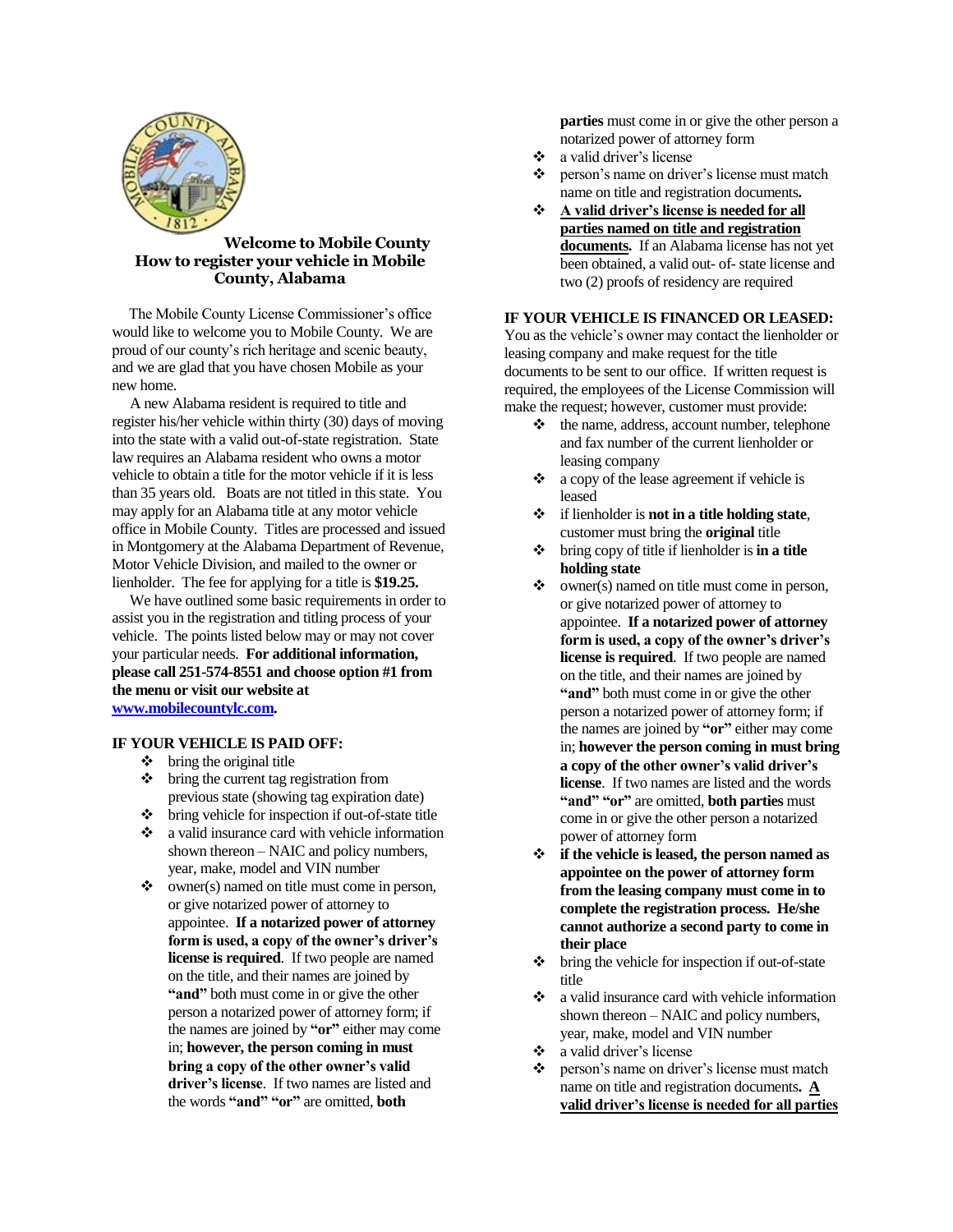## **named on title and registration documents.**

If an Alabama license has not yet been obtained, a valid out- of- state license and two (2) proofs of residency are required

 $\bullet$  a current tag registration receipt from previous state

#### **PURCHASED BEFORE MOVING TO ALABAMA (NOT PREVIOUSLY REGISTERED):**

- $\triangleleft$  Casual sale (individual to individual) bring:
	- ◈ original title
		- bill of sale (**if vehicle was purchased and never registered in another state. Bill of sale is required to determine sales tax liability**)
	- last owner's valid registration receipt
- Dealer sale, bring:
	- original title (if paid off) ◆
	- **warehouse** manufacturer's certificate of origin
	- bill of sale (**if vehicle was purchased and never registered in another state. Bill of sale is required to determine sales tax liability**)
- bring the vehicle for inspection (**if vehicle does not have an Alabama title)**
- owner(s) named on title must come in person, or give notarized power of attorney to appointee. **If a notarized power of attorney form is used, a copy of the owner's driver's license is required**. If two people are named on the title, and their names are joined by **"and"** both must come in or give the other person a notarized power of attorney form; if the names are joined by **"or"** either may come in; **however the person coming in must bring a copy of the other owner's valid driver license**. If two names are listed and the words **"and" "or"** are omitted, **both parties** must come in or give the other person a notarized power of attorney form
- a valid insurance card with vehicle information shown thereon – NAIC and policy numbers, year, make, model and VIN number
- $\bullet$  a valid driver's license<br>  $\bullet$  person's name on drive
- person's name on driver's license must match name on title and registration documents**. A valid driver's license is needed for all parties named on title and registration documents.**
- If an Alabama license has not yet been obtained a valid out- of- state license and two (2) proofs of residency are required

**PLEASE NOTE:** When registering a vehicle with an out-of-state title, you **must** bring the vehicle to the office for inspection. This inspection verifies the vehicle identification number recorded on the paperwork or title

documents match what is displayed on the vehicle. This inspection is not to verify the condition, safety or emission of the vehicle. Designated parking spaces for vehicle inspection are available at each office location.

### **CREDIT VOUCHER:**

A vehicle owner may receive a credit voucher for prepaid taxes on a vehicle if he/she sell, trade, have stolen without recovery, totals or permanently removes it from the state of Alabama prior to the renewal date. Documentation is required as follows: copy of bill of sale, letter from insurance company if vehicle deemed a total loss resulting from an accident or theft without recovery, and the tag receipt. If the owner is unable to come in person to apply for the credit voucher, he/she may give power of attorney to another person, along with a copy of the owner's driver's license. If two people are named on the title, and their names are joined by **"and"** both must come in or give the other person a notarized power of attorney form; if the names are joined by **"or"** either may come in; **however the person coming in must bring a copy of the other owner's valid driver license**. If two names are listed and the words **"and" "or"** are omitted, **both parties** must come in or give the other person a notarized power of attorney form.

#### **The credit voucher**:

- redeemed immediately at the time of issuance if customer is registering another vehicle for which property tax is due
- when redeemed, if the credit voucher exceeds the amount of tax due, the balance will be refunded to the customer through a Receipt for Credit
- is used on the tax portion of the tag bill only
- can only be redeemed in the county where the tax was originally paid
- may be transferred to an immediate family member who qualifies as a dependent

### **RECEIPT FOR CREDIT:**

A vehicle owner may receive a receipt for credit for prepaid taxes on a vehicle if he/she sell, trade, have stolen without recovery, totals or permanently removes it from the state of Alabama prior to the renewal date. Documentation is required as follows: copy of bill of sale, letter from insurance company if vehicle is deemed a total loss resulting from an accident or theft without recovery, and the tag receipt. If the owner is unable to come in person to apply for the receipt for credit, he/she may give power of attorney to another person, along with a copy of the owner's driver's license. If two people are named on the title, and their names are joined by **"and"** both must come in or give the other person a notarized power of attorney form; if the names are joined by **"or"** either may come in; **however the person coming in**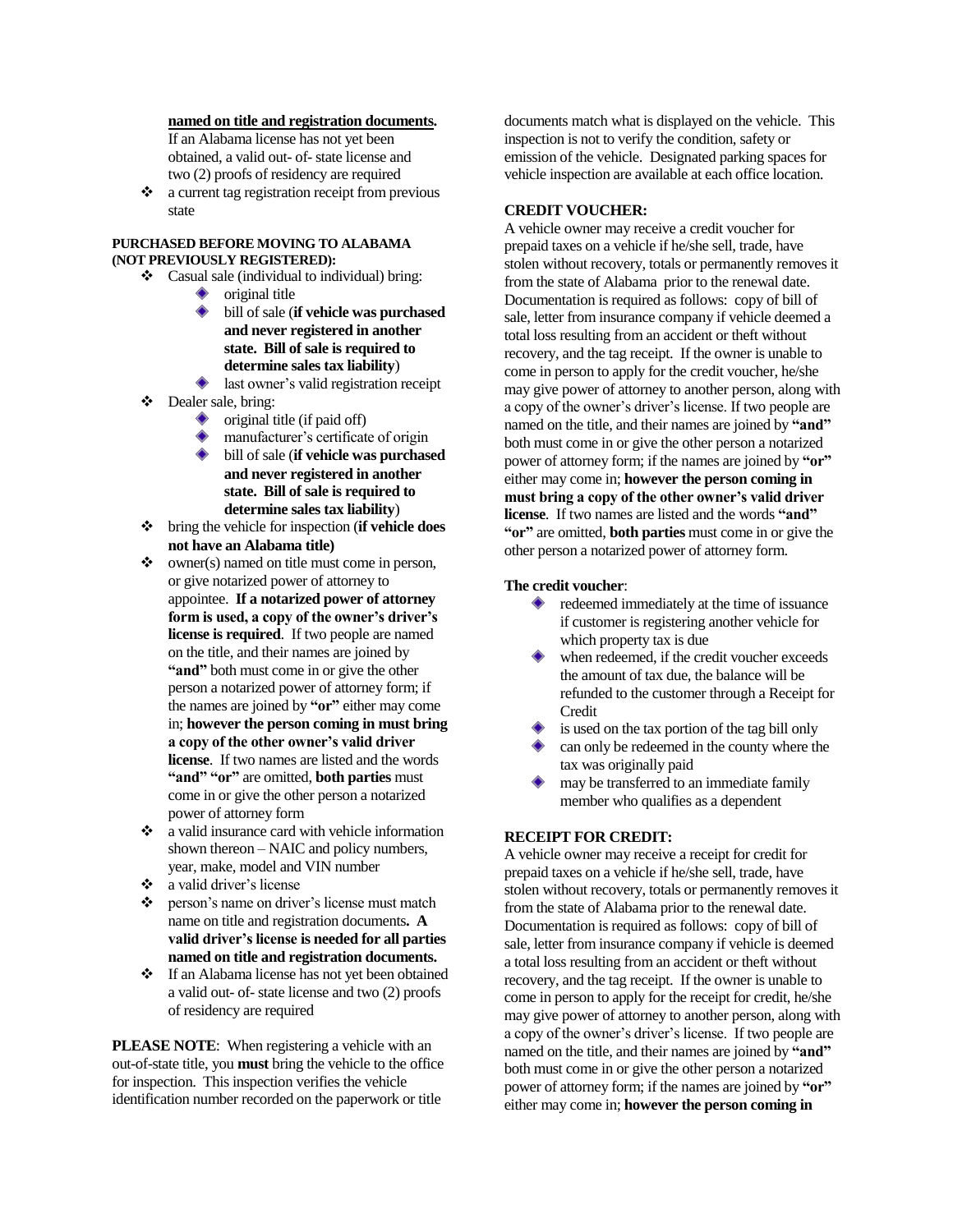**must bring a copy of the other owner's valid driver license**. If two names are listed and the words **"and" "or"** are omitted, **both parties** must come in or give the other person a notarized power of attorney form.

#### **The receipt for credit:**

- $\diamond$  if the customer moves to another Alabama county and sells or trades the vehicle
- if the customer moves out of the State of Alabama and registers the vehicle
- $\bullet$  if the tax bill is less than a credit voucher issued, the balance is refunded to the customer in the form of a receipt for credit
- a check will be mailed to the customer by the 20<sup>th</sup> day of the following month

**Alabama law requires the issuing official to collect a \$2.00 redemption fee on vouchers and all receipts for credit.**

### **TAG RENEWAL**

In Alabama, tag registrations are renewed according to the first letter of the registrant's last name as follows:

|                                            | A, D January                                | M, I    | June             |
|--------------------------------------------|---------------------------------------------|---------|------------------|
| B                                          | <b>February</b>                             | P, L    | July             |
|                                            | C.E. March                                  | J, K, R | August           |
| F, G, N April                              |                                             | Q, S, T | <b>September</b> |
| $H, O$ May                                 |                                             | U.Z     | October          |
|                                            | <b>National Guard</b><br>- October/November |         |                  |
| <b>Company Vehicles - October/November</b> |                                             |         |                  |

A personal leased vehicle renewal is scheduled according to the first letter of customer's last name.

#### **TAG RENEWAL COURTESY NOTICE**

A courtesy notice is mailed to you at the beginning of your renewal month. **Please keep in mind if you change your address, it is your responsibility to notify this office to ensure receipt of your tag renewal courtesy notice**.

**Also, if your notice is not received, it is your responsibility to renew your tag in the month designated or you will be subject to a penalty of \$15.00 which is set by State law and cannot be waived.** Most renewals may be handled by mail, telephone or internet after initial registration.

- **for internet orders visit our website at** [www.mobilecountylc.com](http://www.mobilecountylc.com/)
- $\diamond$  for telephone renewal, please call **251-574-5555**
- **VISA, MasterCard or Discover only**
- a valid driver's license
- person's name on driver's license must match name on title and registration documents**. A valid driver's license is needed for all parties named on title and registration documents.**  If an Alabama license has not yet been

obtained , a valid out- of- state license and two (2) proofs of residency are required

customer's name on driver's license, title documents and registration must match the name and address in our database

### **MANUFACTUED HOMES**

Homes 20 years old and newer models require a title or manufacturer's statement of origin (MSO). Effective January 1, 2010, manufactured homes that are more than 20 years old are exempt from titling. All models require a bill of sale. A customer has 30 days from purchase date to register a manufactured home without penalty. You are subject to receive a citation if the manufactured home does not display a current year decal or if the decal is improperly displayed. Citation fees are \$15.00. If not paid within 15 days, an additional \$24.00 penalty is assessed. The title fee for a manufactured home is \$24.25. For additional information regarding manufactured home registration or titling, please call 251-574-8794.

Before moving a manufactured home on the highways of Alabama, a move permit must be obtained from the License Commissioner's office (**Michael Square location only).** One fee of \$11.25 will be charged for the moving of each manufactured home (regardless of the number of transportable modules to be moved). Proof of payment of any applicable *ad valorem tax* or the current registration fee, issuance fee, and any applicable penalties shall be required before the move permit will be issued. This move permit shall be in addition to any other move permits required by law. This move permit satisfies the requirement under the Department of Revenue manufactured home laws only.

#### **UTILITY TRAILERS**

As of July 1, 2009, Alabama law provides that utility trailers are no longer titled. However, all utility trailers must be inspected by motor vehicle personnel, registered and tagged.

#### **METHOD OF PAYMENT**

The Mobile County License Commission will accept

- **Checks**
- **Money orders**
- **VISA, MasterCard or Discover**
- **Checks must have IMPRINTED name and Mobile County address.**
- **A valid driver's license will be required**
- **ADDITIONAL RESTRICTIONS MAY APPLY**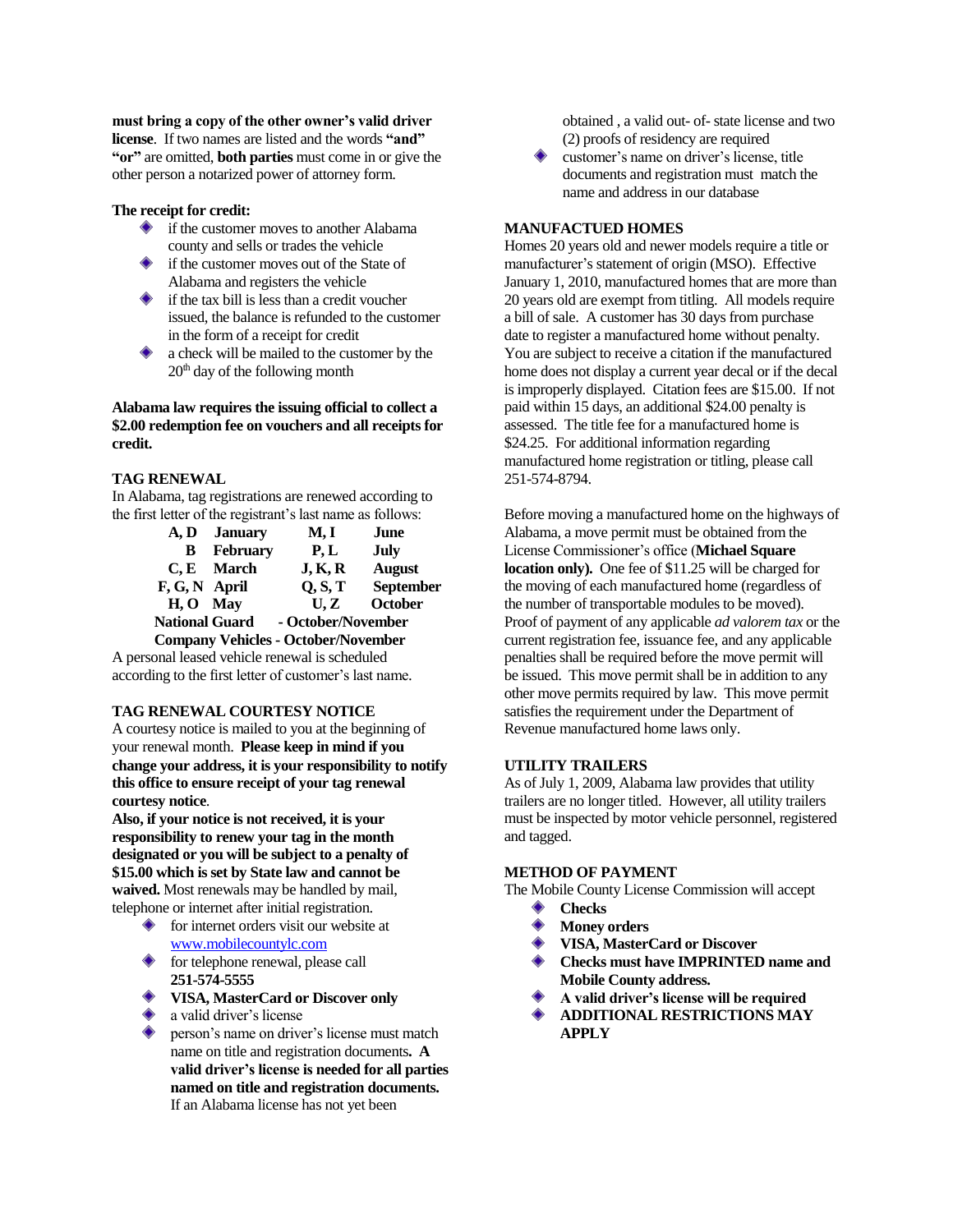## **ADDITIONAL REGISTRATION AND TITLING INFORMATION TO ASSIST YOU:**

# **WHAT SHOULD I BRING WHEN APPLYING FOR MY VEHICLE TAG?**

Vehicle models older than 35 years are not required to be titled. If your vehicle title has been lost, you must apply for a duplicate certificate of title from the state of issuance.

## **ALABAMA DEALER SALE**

If vehicle purchased from a dealer in Alabama, bring the following:

- Alabama Department of Revenue title application
- bill of sale or invoice (sales tax must be itemized)
- ◆ Dealer's Affidavit if the dealer brought the vehicle in to their inventory from out-of-state
- **a** an unexpired Mobile County plate in the new owner's name to be transferred to the newly acquired vehicle or the tag receipt of the tag you wish to transfer **(you can no longer be in possession of the vehicle from which you are transferring the tag)**
- a valid insurance card with vehicle information shown thereon – NAIC and policy numbers, year, make, model and VIN number
- valid driver's license
- the person's name on driver's license must match name on title and registration documents**. A valid driver's license is needed for all parties named on title and registration documents.** If an Alabama license has not yet been obtained , a valid outof- state license and two (2) proof s of residency are required

## **OUT-OF-STATE DEALER SALE**

If vehicle purchased from an out-of-state dealer, bring the following:

- $\triangle$  the vehicle to be inspected by motor vehicle personnel (VIN verification only)
- a valid driver's license
- the person's name on driver's license must match name on title and registration documents**. A valid driver's license is needed for all parties named on title and registration documents.** If an Alabama license has not yet been obtained , a valid outof- state license and two (2) proofs of residency are required
- a valid insurance card with vehicle information shown thereon – NAIC and policy numbers, year, make, model and VIN number
- an unexpired Mobile County plate in the new owner's name to be transferred to the newly acquired vehicle or the tag receipt of the tag you wish to transfer **(you can no longer be in possession of the vehicle from which you are transferring the tag)**
- by law, the specific person (s) named on the title documents must personally apply for his/her Alabama certificate of title and license plates. A notarized, power of attorney may be given to another party to complete these transactions
- if a power of attorney is used, the person coming in will need a **copy** of the **owner's** valid driver's license

### **ALABAMA CASUAL SALE**

If your vehicle is purchase from an individual with an Alabama title, bring the following:

- $\bullet$  original title completely filled out and signed by the seller including the odometer reading if the vehicle is less than 10 years old and under 16,000 lbs gross vehicle weight
- if the title has been lost, the original owner must apply for a duplicate title from the state of issuance
- bill of sale which should include buyer's address information
- valid driver's license
- the person's name on driver's license must match name on title and registration documents**. A valid driver's license is needed for all parties named on title and registration documents.** If an Alabama license has not yet been obtained , a valid outof- state license and two (2) proofs of residency are required
- a valid insurance card with vehicle information shown thereon – NAIC and policy numbers, year, make, model and VIN number
- an unexpired Mobile County plate in the new owner's name to be transferred to the newly acquired vehicle or the tag receipt of the tag you wish to transfer **(you can no longer be in possession of the vehicle from which you are transferring the tag)**
- by law, the specific person (s) named on the title documents must personally apply for his/her Alabama certificate of title and license plates. A notarized, power of attorney may be given to another party to complete these transactions
- if a power of attorney is used, the person coming in will need a **copy** of the **owner's** valid driver's license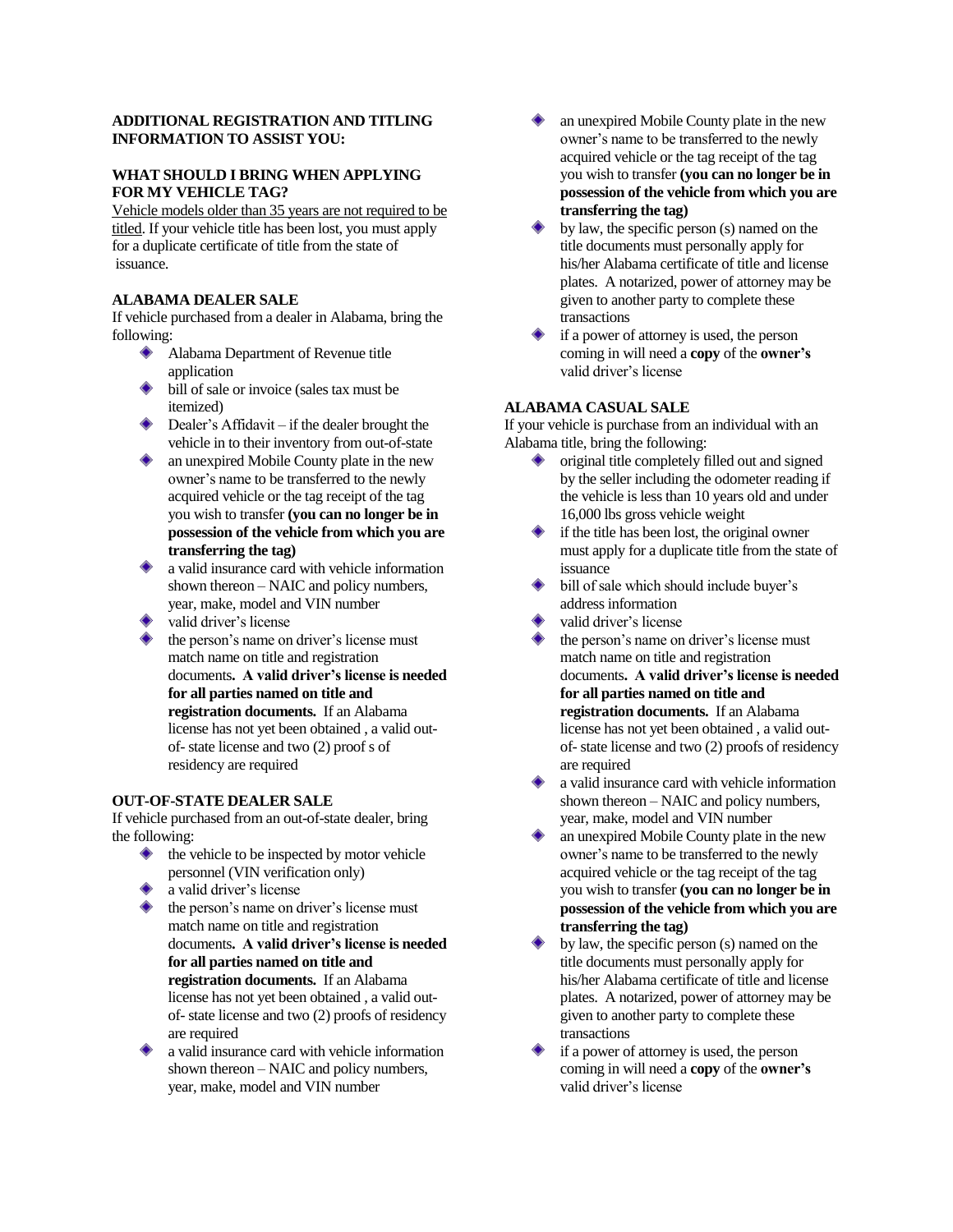### **OUT-OF-STATE CASUAL SALE**

If your vehicle is purchased from an individual with an out-of-state title, bring the following:

- the vehicle for VIN inspection
- original title completely filled out and signed by the seller, including the odometer reading if the vehicle is less than 10 years old and under 16,000 lbs gross vehicle weight
- if the title has been lost, the original owner must apply for a duplicate title from the state of issuance
- bill of sale which should include the buyer's address information
- a copy of the most recent tag registration receipt from the previous owner
- a valid driver's license
- person's name on driver's license must match name on title and registration documents**. A valid driver's license is needed for all parties named on title and registration documents.**  If an Alabama license has not yet been obtained, a valid out- of- state license and two (2) proofs of residency are required
- current insurance card with vehicle information shown thereon – NAIC and policy numbers, year, make, model and VIN number
- an unexpired Mobile County plate in the new owner's name to be transferred to the newly acquired vehicle or the tag receipt of the tag you wish to transfer **(you can no longer be in possession of the vehicle from which you are transferring the tag)**
- by law, the specific person (s) named on the title documents must personally apply for his/her Alabama certificate of title and license plates. A notarized, power of attorney may be given to another party to complete these transactions
- if a power of attorney is used, the person coming in will need a **copy** of the **owner's** valid driver's license

**DEALER SALE (Vehicle more than 35 years old)** If purchased from a dealer in Alabama or out-of-state, and it has not been registered in the in the last two (2) years, bring the following:

- the vehicle for inspection
- bill of sale which should include the buyer's address information
- **Dealer's Affidavit (if the dealer brought the** vehicle in from another state)
- current driver's license
- the person's name on driver's license must match name on title and registration documents**. A valid driver's license is needed for all parties named on title and**

**registration documents.** If an Alabama license has not yet been obtained , a valid outof- state license and two (2) proofs of residency are required

- current insurance card with vehicle information shown thereon – NAIC and policy numbers, year, make, model and VIN number
- an unexpired Mobile County plate in the new owner's name to be transferred to the newly acquired vehicle or the tag receipt of the tag you wish to transfer **(you can no longer be in possession of the vehicle from which you are transferring the tag)**

## **CASUAL SALE (Vehicle more than 35 years old)**

If purchased from an individual in Alabama or out-ofstate, and the vehicle has not been registered within the last two (2) years, bring the following:

- vehicle for inspection
- bill of sale which should include the buyer's address information
- current driver's license
- the person's name on driver's license must match name on title and registration documents**. A valid driver license is needed for all parties named on title and registration documents.** If an Alabama license has not yet been obtained , a valid outof- state license and two (2) proofs of residency are required
- current insurance card with vehicle information shown thereon – NAIC and policy numbers, year, make, model and VIN number
- a legible copy of the most recent tag registration receipt from the previous owner
- an unexpired Mobile County plate in the new owner's name to be transferred to the newly acquired vehicle or the tag receipt of the tag you wish to transfer **(you can no longer be in possession of the vehicle from which you are transferring the tag)**

**If two people are named on the title documents and the names are joined by "or", either may come in to complete the registration process; however a copy of the valid driver's license is required for all parties named on the documents. If the parties names are joined by "and" both must come in, or one gives the other one power of attorney to come in and complete the transaction. If power of attorney is given, the one coming in must have a copy of the valid driver license of the other person as well as their own.** 

**If your vehicle is leased, bring the notarized power of attorney form and a copy of your lease agreement provided by your leasing company. The power of**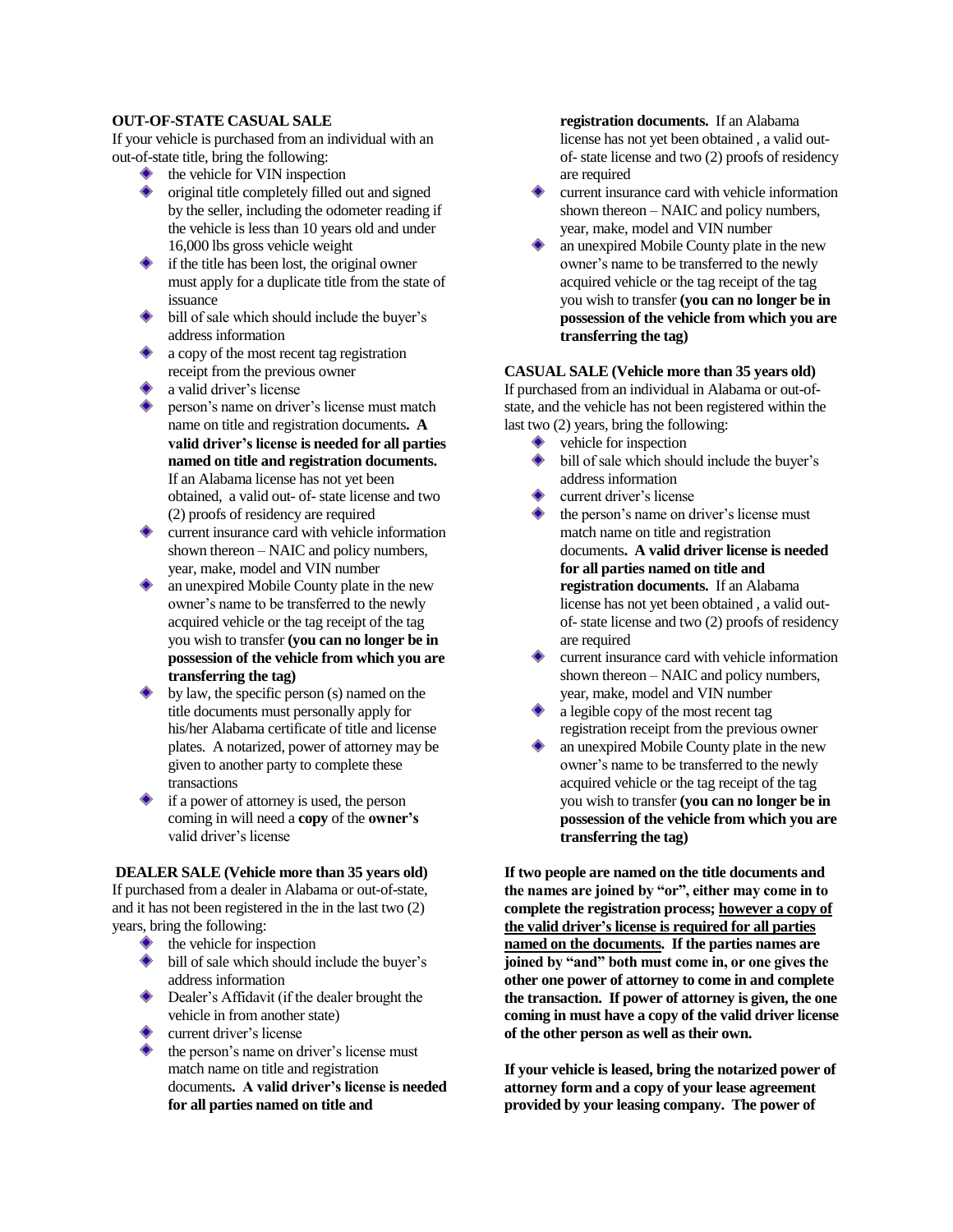**attorney gives you authority to register the vehicle on behalf of the leasing company.**

### **WHY DO I NEED A BILL OF SALE?**

A bill of sale is required to determine sale tax liability.

#### **WHY DO I NEED A TITLE?**

Alabama is a title state. A title is a document which proves ownership. State law requires an Alabama resident who owns a motor vehicle to obtain a title for that vehicle if it is 35 years old or newer. **A new Alabama resident is required to title and register his vehicle within 30 calendar days (including weekends)** of moving into the state.

### **MANDATORY LIABILITY INSURANCE**

Alabama's mandatory insurance law requires owner to carry proof of insurance in their vehicles. All license plate issuing officials are required to verify a current driver's license or non-driver ID for all parties listed on a registration. Current insurance information is also required at the time of registration and renewal of a vehicle license. For commercial vehicle registration, the company's FEIN (Federal Employer Identification Number) is required along with current proof of insurance. **The insurance proof must contain the NAIC, policy and VIN numbers as well as the year, make and model of the insured vehicle(s)**.

#### **WHAT ARE VEHICLE PROPERTY TAXES?**

Alabama law requires motor vehicles, both new and used, to be assessed for property taxes; and if due, the property taxes to be paid before license plates can be lawfully issued or transferred. Property tax is an ownership tax and not a sales or use tax. Therefore, unlike registration fees, taxes accumulate even when a vehicle is not used on the highways and are calculated based on the make, model and age of the vehicle.

### **HOW LONG AFTER PURCHASE DO I HAVE TO REGISTER MY VEHICLE?**

Alabama law allows **20 calendar days** from the date of purchase for a vehicle to be registered and properly tagged. After 20 days, a **penalty of \$15.00 will be charged**. During the first 20 days after purchase, the following may be used in place of the registration receipt:

- $\checkmark$  legible copy of the bill of sale
- $\checkmark$  owner's copy of the title application or bill of sale (for vehicles 35 years of or newer)
- $\checkmark$  current temporary registration receipt

## **WHAT TO DO WITH MY TAG IF I TRADE OR SELL MY VEHICLE?**

If you purchase a new vehicle and the tag is still current from a previously owned vehicle, you may transfer this tag to your newly acquired vehicle. Please note that **you should not place the old tag on your new vehicle until you have registered it with the License Commissioner's office. The information on your tag registration receipt needs to match the vehicle on which the tag is displayed.**

#### **HOW DO I GET HANDICAP PARKING PRIVILEGES?**

 **Handicap License Plates**: Applications for handicap license plates may be obtained from any office of the License Commissioner, or by visiting our website at

[www.mobilecountylc.com.](http://www.mobilecountylc.com/) The application must be signed by a local practicing physician and the person with the disability must be named on the title and registration of the vehicle.

- **Handicap Placards**: Applications for handicap placards may be obtained from any office of the License Commissioner, or by visiting our website a[t www.mobilecountylc.com.](http://www.mobilecountylc.com/) The application must be signed by a local practicing physician. The person with the disability is not required to have a vehicle registered in their name to get a placard. The placard may be displayed in any vehicle in which the disabled person is a passenger.
- **Number of Placards:** A person may be issued two (2) placards as long as there is no handicap plate issued. If a person has a handicap plate displayed on a vehicle, only one (1) placard may be issued.
- $\triangleright$  Handicap plates and placards may be obtained by mail or from any office of the Mobile County License Commission.
- **Another person may come to the office to pick up a placard for a disabled person; however a copy of the disabled person's driver license or non-driver ID is required along with the application.**

### **PERSONALIZED/SPECIALTY PLATES**

There are too many plates to list. For additional information, please visit our website at [www.mobilecountylc.com](http://www.mobilecountylc.com/) and click on the links **specialized tags or personalized tags**. There is also a link to the Alabama Department of Revenue.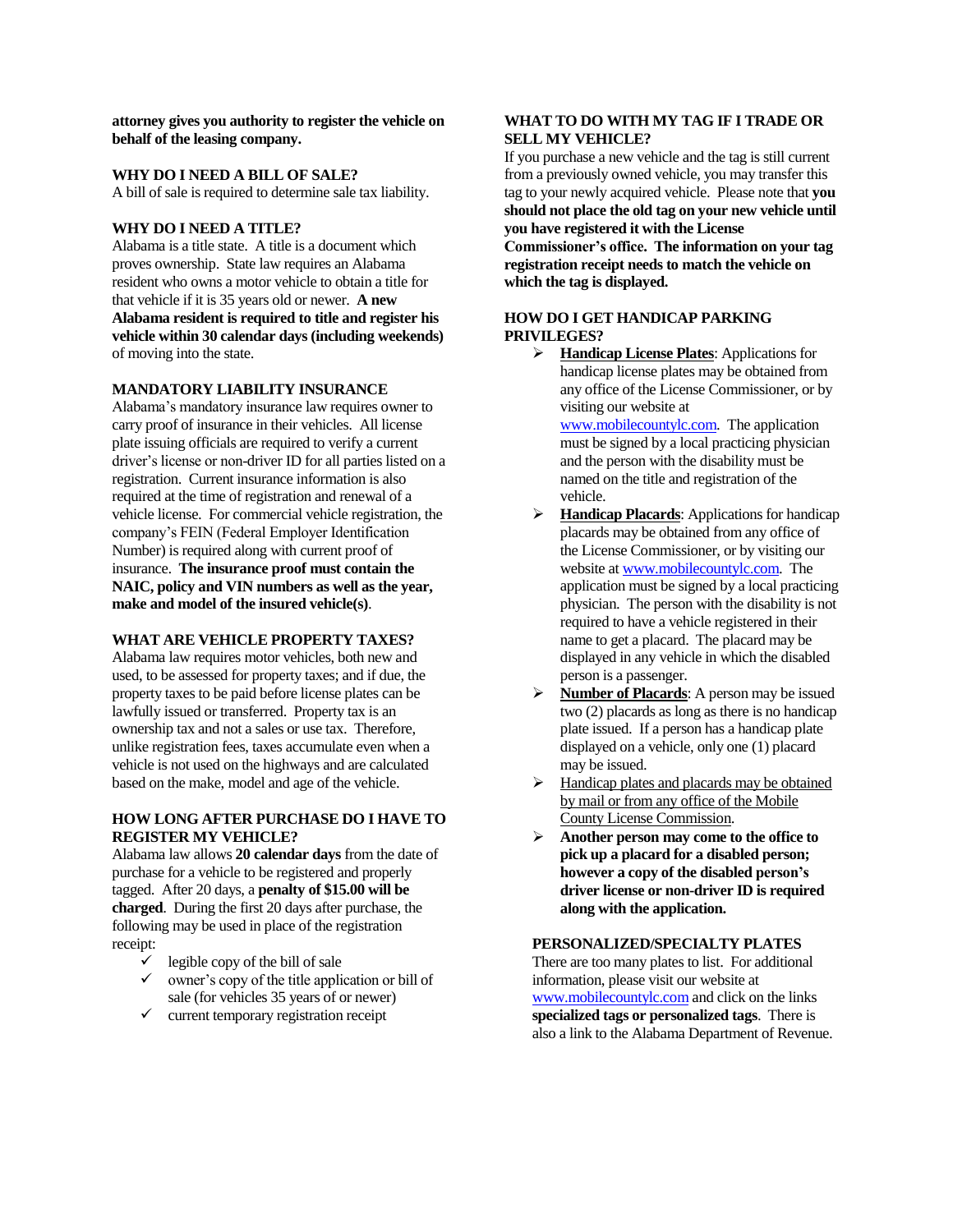### **ADDITIONAL INFORMATION**

- $\div$  Boats may be registered or registrations renewed at all tag offices
- $\triangle$  Hunting & Fishing licenses may be purchased at all tag offices
- Recreational seafood licenses may be purchased at any office of the License Commissioner

# **TRAVEL TRAILERS**

Travel trailers and folding and collapsible camping trailers not more than 20 model years old also are required to have an Alabama certificate of title.

### **IF YOUR TRAVEL TRAILER IS PAID OFF BRING:**

- $\triangleleft$  the original title
- $\triangleleft$  the current tag registration from previous state (showing tag expiration date)
- travel trailer for inspection if out-of-state title
- $\bullet$  owner(s) named on title must come in person, or give notarized power of attorney to appointee. **If a notarized power of attorney form is used, a copy of the owner's driver's license is required**. If two people are named on the title, and their names are joined by **"and"** both must come in or give the other person a notarized power of attorney form; if the names are joined by **"or"** either may come in; **however, the person coming in must bring a copy of the valid driver's license of the other party**. If two names are listed and the words **"and"/"or"** are omitted, **both parties** must come in or give the other person a notarized power of attorney form
- a valid driver's license
- ❖ person's name on driver's license must match name on title and registration documents **A valid driver's license is needed for all parties named on title and registration documents.** If an Alabama license has not yet been obtained, a valid out-of-state license and two (2) proofs of residency are required

### **IF YOUR TRAVEL TRAILER IS FINANCED OR LEASED, BRING:**

You as the travel trailer owner may contact the lienholder or leasing company and make the request for the title documents to be sent to our office. If written request is required, the employees of the License Commission will make the request; however, you must provide:

 $\triangle$  the name, address, account number, telephone and fax number of the current lienholder or leasing company

- $\bullet$  a copy of the lease agreement if vehicle is leased
- if lienholder is **not in a title holding state,**  customer must bring the **original** title
- bring copy of the title if lienholder is **in a title holding state**
- $\bullet$  owner(s) named on title must come in person, or give notarized power of attorney to appointee. **If a notarized power of attorney form is used, a copy of the owner's driver's license is required.** If two people are named on the title, and their names are joined by **"and"** both must come in or give the other person a notarized power of attorney form; if the names are joined by **"or"** either may come in; **however the person coming in must bring a copy of the valid driver's license of the other party**. If two names are listed and the words **"and"/"or"** are omitted, **both parties** must come in or give the other person a notarized power of attorney form
- **if the travel trailer is leased, the person named as appointee on the power of attorney form from the leasing company must come in to complete the registration process. He/she cannot authorize a second party to come in their place**
- bring the travel trailer for inspection if out-ofstate title
- a valid driver's license
- \* person's name on driver's license must match name on title and registration documents. **A valid driver's license is needed for all parties named on title and registration documents.** If an Alabama license has not yet been obtained, a valid out-of-state license and two (2) proofs of residency are required
- $\bullet$  a valid registration receipt

## **PURCHASED BEFORE MOVING TO ALABAMA**

- **Casual Sale** (individual to individual) bring:
	- ۰ original title bill of sale (**if travel trailer was purchased and never registered in another state. Bill of Sale is required to determine sales tax liability)**
	- last owner's valid registration receipt travel trailer for inspection if out-ofstate title
- **Dealer sale**, bring:
	- original title (if paid off)
	- manufacturer's certificate of origin
	- bill of sale (**if travel trailer was purchased and never registered in another state. Bill of Sale is**